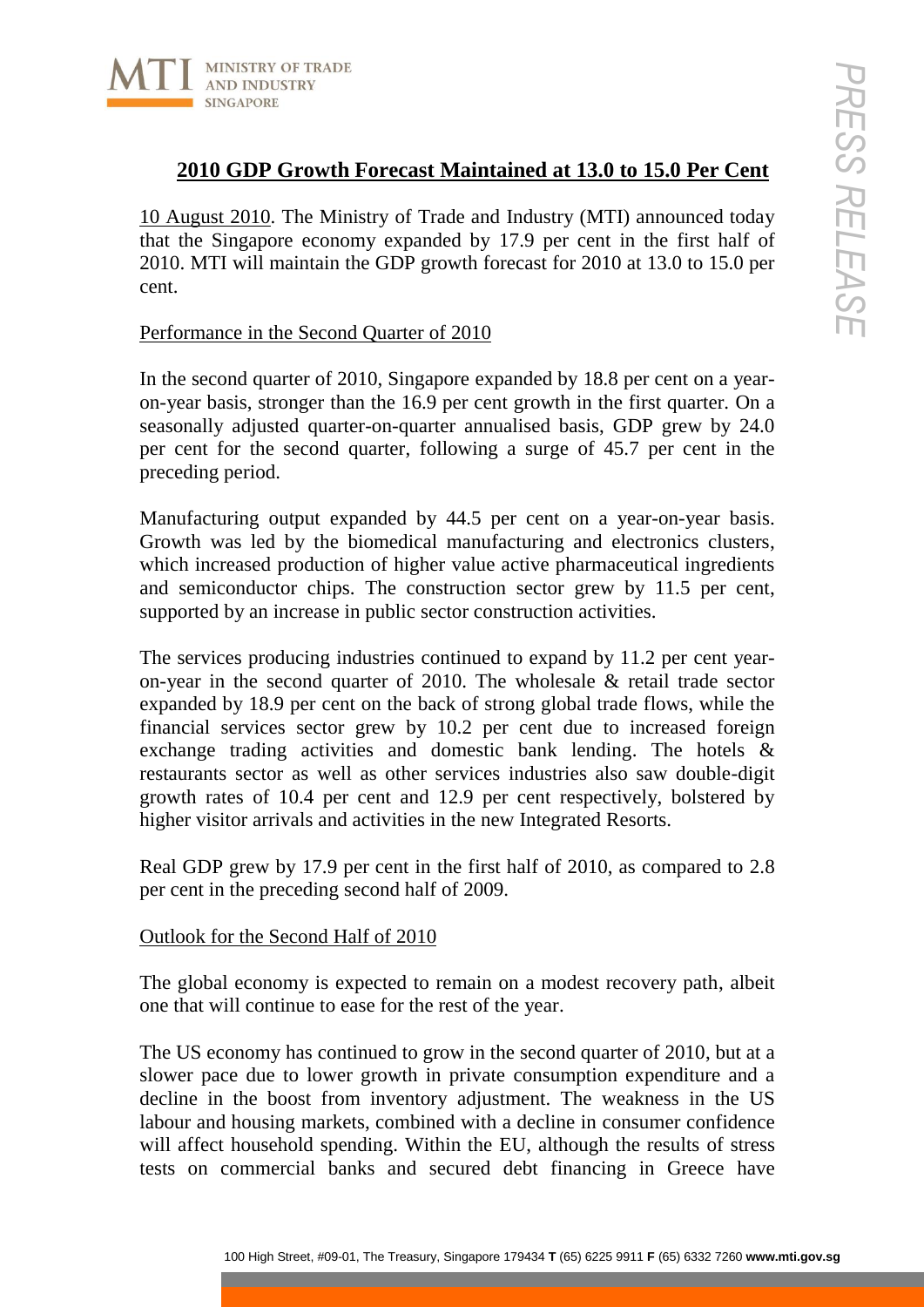

100 High Street, #1406<br>
400 High Street concerns, circumstances involving the southern Concerns<br>
100 Hy ayer properted to remain singapits. Contains in a bial alter wall read fired to the TU is<br>
2000 However that the Tech momentarily quelled market concerns, circumstances involving the southern European economies remain frail. Recovery in final demand in the EU is therefore expected to remain sluggish. Countries in Asia have been affected by the slowdown in external demand. China's growth momentum moderated in the second quarter with real GDP growth lower than the previous quarter.

For the Singapore economy, the strong growth momentum in the first half of 2010 is not likely to continue into the second half of the year, although growth rates will remain healthy. Anticipated plant maintenance shutdowns in the biomedical manufacturing cluster will also drag down overall growth.

Taking into account these factors, MTI is maintaining the economic growth forecast for 2010 at **13.0 to 15.0 per cent.**

MINISTRY OF TRADE AND INDUSTRY 10 August 2010